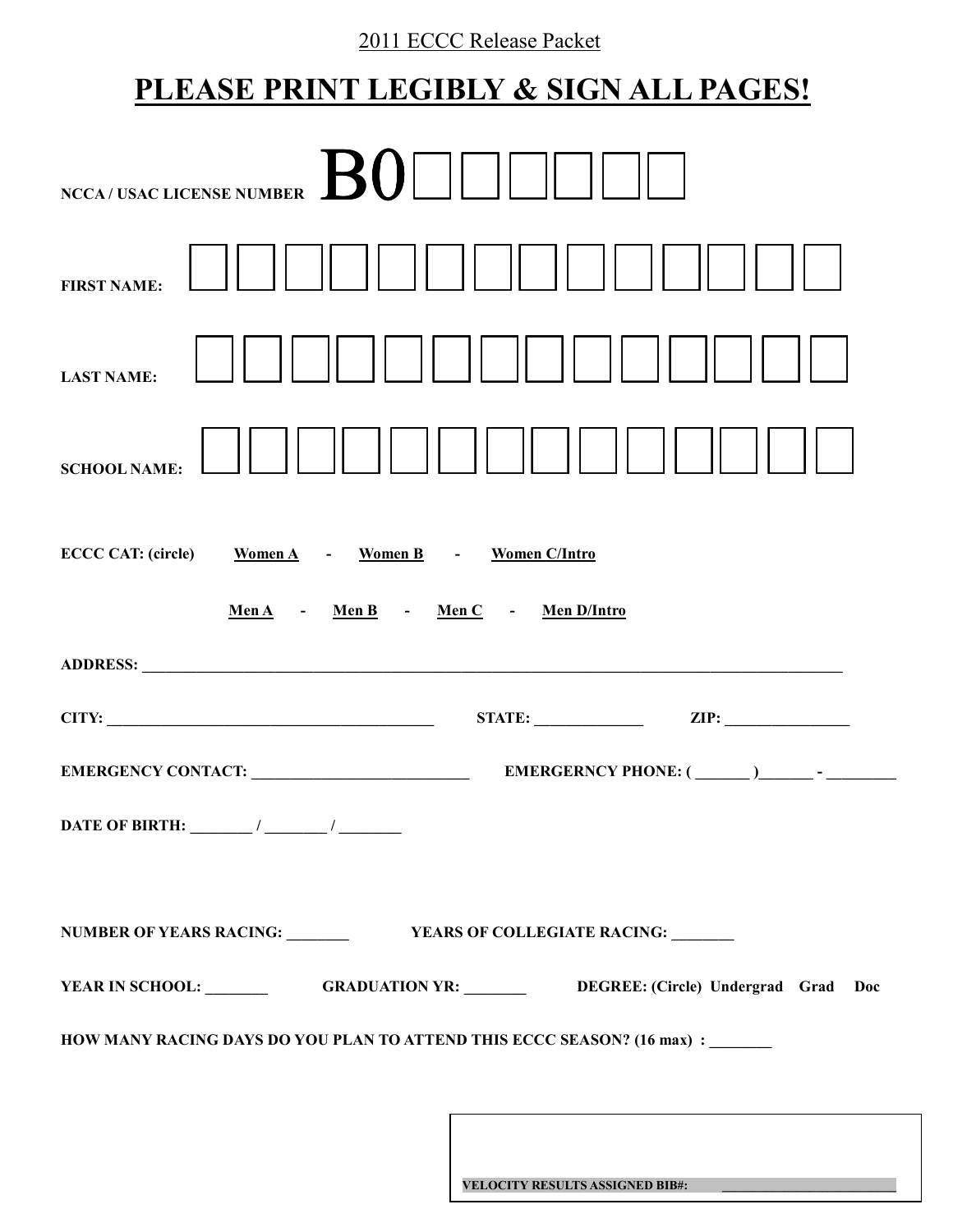**EVENT NAME:** Week 1, Rutgers University RACE DATES: March 5-6, 2011

**I ACKNOWLEDGE THAT BY SIGNING THIS DOCUMENT, I AM ASSUMING RISKS, AND AGREEING TO INDEMNIFY, NOT TO SUE AND RELEASE FROM LIABILITY THE ORGANIZER OF THIS EVENT AND USA CYCLING, INC. (USAC), ITS ASSOCIATIONS (THE UNITED STATES CYCLING FEDERATION (USCF), NATIONAL OFF ROAD BICYCLE ASSOCIATION (NORBA), NATIONAL COLLEGIATE CYCLING ASSOCIATION (NCCA), U.S. PROFESSIONAL RACING ASSOCIATION (USPRO), AND BMX ASSOC (BMXA)), AND USA CYCLING DEVELOPMENT FOUNDATION (USACDF), AND THEIR RESPECTIVE AGENTS, EMPLOYEES, VOLUNTEERS, MEMBERS, CLUBS, SPONSORS, PROMOTERS AND AFFILIATES (COLLECTIVELY "RELEASEES"), AND THAT I AM GIVING UP SUBSTANTIAL LEGAL RIGHTS. THIS RELEASE IS A CONTRACT WITH LEGAL AND BINDING CONSEQUENCES AND IT APPLIES TO ALLRACES AND ACTIVITIES ENTERED AT THE EVENT, REGARDLESS WHETHER OR NOT LISTED ABOVE. I HAVE READ IT CAREFULLY BEFORE SIGNING, AND I UNDERSTAND WHAT IT MEANS AND WHAT I AM AGREEING TO BY SIGNING.**

 In consideration of the issuance of a license to me by one or more Releasees or the acceptance of my application for entry in the above event, I hereby freely agree to and make the following contractual representations and agreements. **I ACKNOWLEDGE THAT CYCLING IS AN INHERENTLY DANGEROUS SPORT AND FULLY REALIZE THE DANGERS OF PARTICIPATING IN THIS EVENT**, whether as a rider, official, coach, mechanic, volunteer or otherwise, and **FULLY ASSUME THE RISKS ASSOCIATED WITH SUCH PARTICIPATION INCLUDING**, by way of example, and not limitation: dangers associated with man made and natural jumps; the dangers of collision with pedestrians, vehicles, other riders, and fixed or moving objects; the dangers arising from surface hazards, including pot holes, equipment failure, inadequate safety equipment, use of equipment or materials provided by the event organizer and others, **THE RELEASEES' OWN NEGLIGENCE**, the negligence of others and weather conditions; and the possibility of serious physical and/or mental trauma or injury, or death associated with the event. For myself, my heirs, executors, administrators, legal representatives, assignees, and successors in interest (collectively "Successors") **I HEREBY WAIVE, RELEASE, DISCHARGE, HOLD HARMLESS, AND PROMISE TO INDEMNIFY AND NOT TO SUE** the Releasees and all sponsors, organizers and promoting organizations, property owners, law enforcement agencies, public entities, special districts and properties that are in any manner connected with this event, and their respective agents, officials, and employees through or by which the events will be held, (the foregoing are also collectively deemed to be Releasees), **FROM ANY AND ALL RIGHTS AND CLAIMS INCLUDING CLAIMS ARISING FROM THE RELEASEES' OWN NEGLIGENCE TO THE MAXIMUM EXTENT PERMITTED BY LAW**, which I have or which may hereafter accrue to me, and from any and all damages which may be sustained by me directly or indirectly in connection with, or arising out of, my participation in or association with the event, or travel to or return from the event. I agree it is my sole responsibility to be familiar with the event course and agenda, the Releasees' rules, and any special regulations for the event and agree to comply with all such rules and regulations. I understand and agree that situations may arise during the event which may be beyond the control of the Releasees, and I must continually ride and otherwise participate so as to neither endanger myself nor others. I accept responsibility for the condition and adequacy of my equipment, any equipment provided for my use, and my conduct in connection with a USA Cycling event. I will wear a helmet which satisfies the requirements of the Releasees' Racing Rules or Regulations and that can protect against serious head injury, and assume all responsibility and liability for the selection of such a helmet. I have no physical or medical condition which would endanger myself or others if I participate in this event, or would interfere with my ability to safely participate in this event. I understand that drug testing may be conducted for athletes registered for this event and that the use of blood boosting or substances prohibited by Releasees' rules would make me subject to penalties including, but not limited to, disqualification and suspension. I agree to be subject to drug testing if selected, and its penalties if I fail to comply with the testing or am found positive for the use of a banned substance.

 I agree, for myself and my successors, that the above representations are contractually binding, and are not mere recitals, and that should I or my successors assert a claim contrary to what I have agreed to in this contract, the claiming party shall be liable for the expenses (including legal fees) incurred by the Releasees in defending the claims. This contract may not be modified orally, and a waiver or modification of any provision shall not be construed as a waiver or modification of any other provision herein or as a consent to any subsequent waiver or modification. I consent to the release by any third party to Releasees and their insurance carriers of my name and medical information that may relate solely to any injury or death I may suffer arising from the event. Every term and provision of this contract is intended to be severable. If any one or more of them is found to be unenforceable or invalid, that shall not affect the other terms and provisions, which shall remain binding and enforceable.

**PRINT NAME:** 

**SIGNATURE:** DATE:

**EVENT NAME:** Week 1, Rutgers University **RACE DATES:** March 5-6, 2011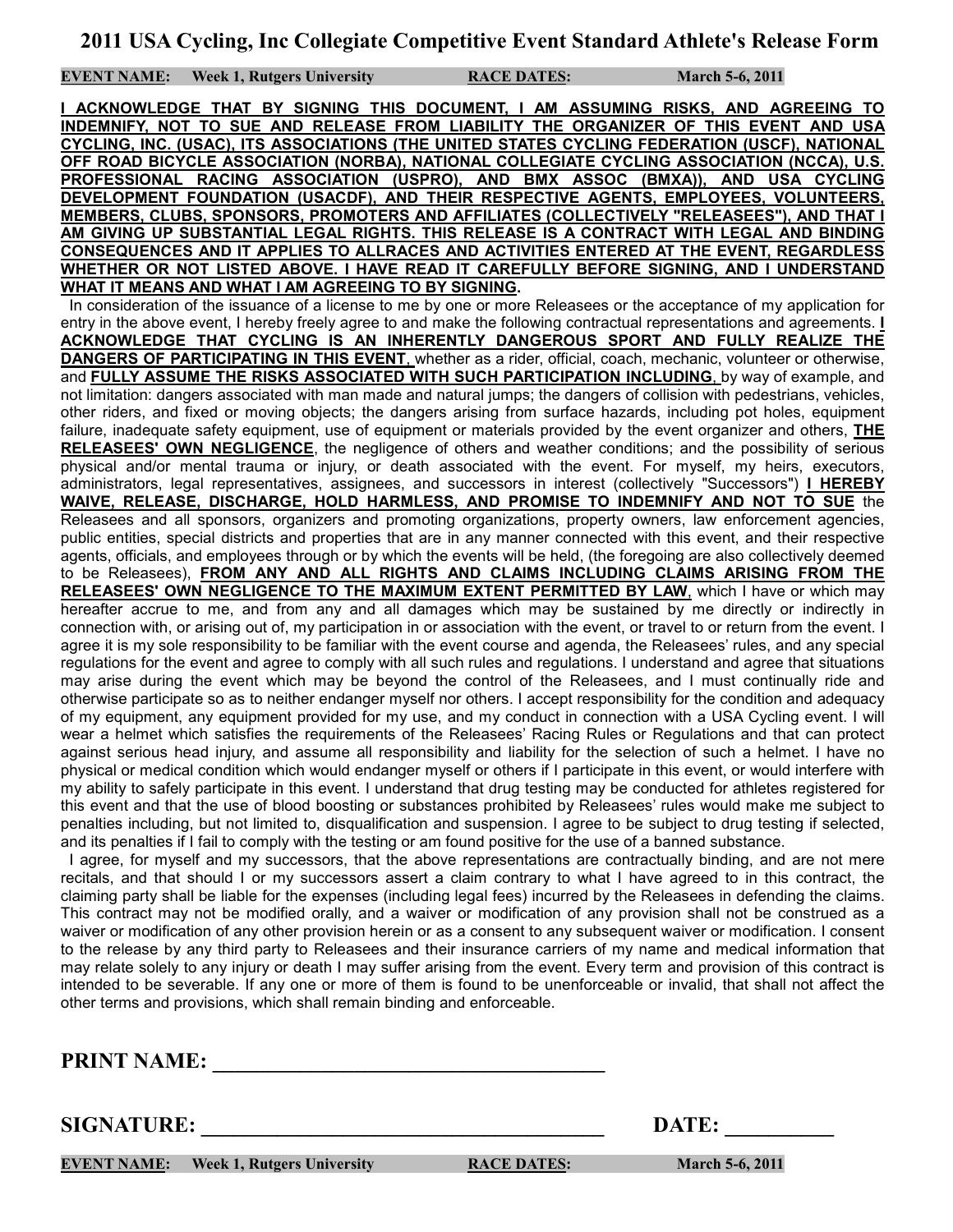**EVENT NAME:** Week 2A, Columbia University RACE DATES: March 12, 2011

**I ACKNOWLEDGE THAT BY SIGNING THIS DOCUMENT, I AM ASSUMING RISKS, AND AGREEING TO INDEMNIFY, NOT TO SUE AND RELEASE FROM LIABILITY THE ORGANIZER OF THIS EVENT AND USA CYCLING, INC. (USAC), ITS ASSOCIATIONS (THE UNITED STATES CYCLING FEDERATION (USCF), NATIONAL OFF ROAD BICYCLE ASSOCIATION (NORBA), NATIONAL COLLEGIATE CYCLING ASSOCIATION (NCCA), U.S. PROFESSIONAL RACING ASSOCIATION (USPRO), AND BMX ASSOC (BMXA)), AND USA CYCLING DEVELOPMENT FOUNDATION (USACDF), AND THEIR RESPECTIVE AGENTS, EMPLOYEES, VOLUNTEERS, MEMBERS, CLUBS, SPONSORS, PROMOTERS AND AFFILIATES (COLLECTIVELY "RELEASEES"), AND THAT I AM GIVING UP SUBSTANTIAL LEGAL RIGHTS. THIS RELEASE IS A CONTRACT WITH LEGAL AND BINDING CONSEQUENCES AND IT APPLIES TO ALLRACES AND ACTIVITIES ENTERED AT THE EVENT, REGARDLESS WHETHER OR NOT LISTED ABOVE. I HAVE READ IT CAREFULLY BEFORE SIGNING, AND I UNDERSTAND WHAT IT MEANS AND WHAT I AM AGREEING TO BY SIGNING.**

 In consideration of the issuance of a license to me by one or more Releasees or the acceptance of my application for entry in the above event, I hereby freely agree to and make the following contractual representations and agreements. **I ACKNOWLEDGE THAT CYCLING IS AN INHERENTLY DANGEROUS SPORT AND FULLY REALIZE THE DANGERS OF PARTICIPATING IN THIS EVENT**, whether as a rider, official, coach, mechanic, volunteer or otherwise, and **FULLY ASSUME THE RISKS ASSOCIATED WITH SUCH PARTICIPATION INCLUDING**, by way of example, and not limitation: dangers associated with man made and natural jumps; the dangers of collision with pedestrians, vehicles, other riders, and fixed or moving objects; the dangers arising from surface hazards, including pot holes, equipment failure, inadequate safety equipment, use of equipment or materials provided by the event organizer and others, **THE RELEASEES' OWN NEGLIGENCE**, the negligence of others and weather conditions; and the possibility of serious physical and/or mental trauma or injury, or death associated with the event. For myself, my heirs, executors, administrators, legal representatives, assignees, and successors in interest (collectively "Successors") **I HEREBY WAIVE, RELEASE, DISCHARGE, HOLD HARMLESS, AND PROMISE TO INDEMNIFY AND NOT TO SUE** the Releasees and all sponsors, organizers and promoting organizations, property owners, law enforcement agencies, public entities, special districts and properties that are in any manner connected with this event, and their respective agents, officials, and employees through or by which the events will be held, (the foregoing are also collectively deemed to be Releasees), **FROM ANY AND ALL RIGHTS AND CLAIMS INCLUDING CLAIMS ARISING FROM THE RELEASEES' OWN NEGLIGENCE TO THE MAXIMUM EXTENT PERMITTED BY LAW**, which I have or which may hereafter accrue to me, and from any and all damages which may be sustained by me directly or indirectly in connection with, or arising out of, my participation in or association with the event, or travel to or return from the event. I agree it is my sole responsibility to be familiar with the event course and agenda, the Releasees' rules, and any special regulations for the event and agree to comply with all such rules and regulations. I understand and agree that situations may arise during the event which may be beyond the control of the Releasees, and I must continually ride and otherwise participate so as to neither endanger myself nor others. I accept responsibility for the condition and adequacy of my equipment, any equipment provided for my use, and my conduct in connection with a USA Cycling event. I will wear a helmet which satisfies the requirements of the Releasees' Racing Rules or Regulations and that can protect against serious head injury, and assume all responsibility and liability for the selection of such a helmet. I have no physical or medical condition which would endanger myself or others if I participate in this event, or would interfere with my ability to safely participate in this event. I understand that drug testing may be conducted for athletes registered for this event and that the use of blood boosting or substances prohibited by Releasees' rules would make me subject to penalties including, but not limited to, disqualification and suspension. I agree to be subject to drug testing if selected, and its penalties if I fail to comply with the testing or am found positive for the use of a banned substance.

 I agree, for myself and my successors, that the above representations are contractually binding, and are not mere recitals, and that should I or my successors assert a claim contrary to what I have agreed to in this contract, the claiming party shall be liable for the expenses (including legal fees) incurred by the Releasees in defending the claims. This contract may not be modified orally, and a waiver or modification of any provision shall not be construed as a waiver or modification of any other provision herein or as a consent to any subsequent waiver or modification. I consent to the release by any third party to Releasees and their insurance carriers of my name and medical information that may relate solely to any injury or death I may suffer arising from the event. Every term and provision of this contract is intended to be severable. If any one or more of them is found to be unenforceable or invalid, that shall not affect the other terms and provisions, which shall remain binding and enforceable.

**PRINT NAME:** 

**SIGNATURE:** DATE:

**EVENT NAME:** Week 2A, Columbia University RACE DATES: March 12, 2011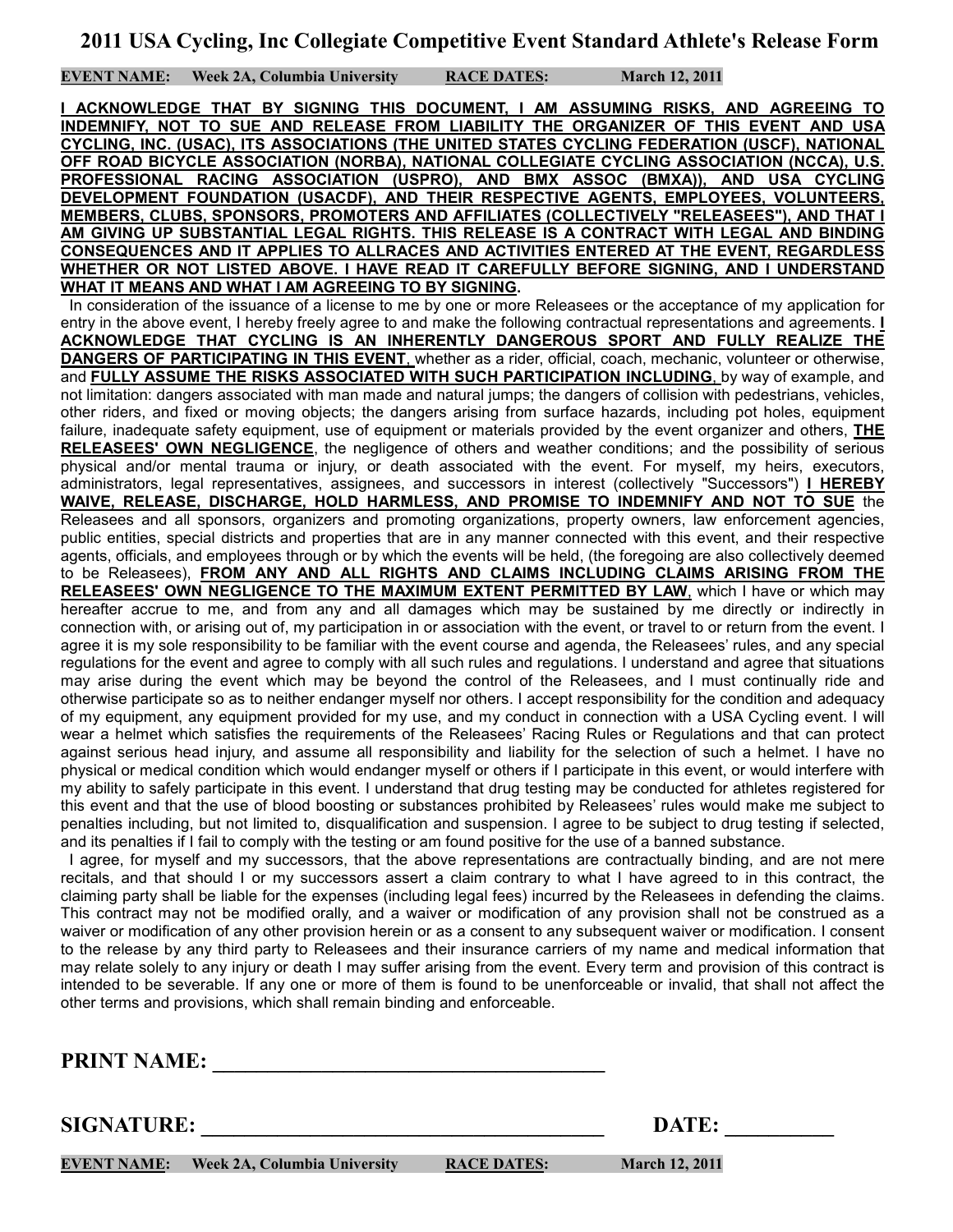**EVENT NAME:** Week 2B, Stevens Institute of Technology RACE DATES: March 13, 2011

**I ACKNOWLEDGE THAT BY SIGNING THIS DOCUMENT, I AM ASSUMING RISKS, AND AGREEING TO INDEMNIFY, NOT TO SUE AND RELEASE FROM LIABILITY THE ORGANIZER OF THIS EVENT AND USA CYCLING, INC. (USAC), ITS ASSOCIATIONS (THE UNITED STATES CYCLING FEDERATION (USCF), NATIONAL OFF ROAD BICYCLE ASSOCIATION (NORBA), NATIONAL COLLEGIATE CYCLING ASSOCIATION (NCCA), U.S. PROFESSIONAL RACING ASSOCIATION (USPRO), AND BMX ASSOC (BMXA)), AND USA CYCLING DEVELOPMENT FOUNDATION (USACDF), AND THEIR RESPECTIVE AGENTS, EMPLOYEES, VOLUNTEERS, MEMBERS, CLUBS, SPONSORS, PROMOTERS AND AFFILIATES (COLLECTIVELY "RELEASEES"), AND THAT I AM GIVING UP SUBSTANTIAL LEGAL RIGHTS. THIS RELEASE IS A CONTRACT WITH LEGAL AND BINDING CONSEQUENCES AND IT APPLIES TO ALLRACES AND ACTIVITIES ENTERED AT THE EVENT, REGARDLESS WHETHER OR NOT LISTED ABOVE. I HAVE READ IT CAREFULLY BEFORE SIGNING, AND I UNDERSTAND WHAT IT MEANS AND WHAT I AM AGREEING TO BY SIGNING.**

 In consideration of the issuance of a license to me by one or more Releasees or the acceptance of my application for entry in the above event, I hereby freely agree to and make the following contractual representations and agreements. **I ACKNOWLEDGE THAT CYCLING IS AN INHERENTLY DANGEROUS SPORT AND FULLY REALIZE THE DANGERS OF PARTICIPATING IN THIS EVENT**, whether as a rider, official, coach, mechanic, volunteer or otherwise, and **FULLY ASSUME THE RISKS ASSOCIATED WITH SUCH PARTICIPATION INCLUDING**, by way of example, and not limitation: dangers associated with man made and natural jumps; the dangers of collision with pedestrians, vehicles, other riders, and fixed or moving objects; the dangers arising from surface hazards, including pot holes, equipment failure, inadequate safety equipment, use of equipment or materials provided by the event organizer and others, **THE RELEASEES' OWN NEGLIGENCE**, the negligence of others and weather conditions; and the possibility of serious physical and/or mental trauma or injury, or death associated with the event. For myself, my heirs, executors, administrators, legal representatives, assignees, and successors in interest (collectively "Successors") **I HEREBY WAIVE, RELEASE, DISCHARGE, HOLD HARMLESS, AND PROMISE TO INDEMNIFY AND NOT TO SUE** the Releasees and all sponsors, organizers and promoting organizations, property owners, law enforcement agencies, public entities, special districts and properties that are in any manner connected with this event, and their respective agents, officials, and employees through or by which the events will be held, (the foregoing are also collectively deemed to be Releasees), **FROM ANY AND ALL RIGHTS AND CLAIMS INCLUDING CLAIMS ARISING FROM THE RELEASEES' OWN NEGLIGENCE TO THE MAXIMUM EXTENT PERMITTED BY LAW**, which I have or which may hereafter accrue to me, and from any and all damages which may be sustained by me directly or indirectly in connection with, or arising out of, my participation in or association with the event, or travel to or return from the event. I agree it is my sole responsibility to be familiar with the event course and agenda, the Releasees' rules, and any special regulations for the event and agree to comply with all such rules and regulations. I understand and agree that situations may arise during the event which may be beyond the control of the Releasees, and I must continually ride and otherwise participate so as to neither endanger myself nor others. I accept responsibility for the condition and adequacy of my equipment, any equipment provided for my use, and my conduct in connection with a USA Cycling event. I will wear a helmet which satisfies the requirements of the Releasees' Racing Rules or Regulations and that can protect against serious head injury, and assume all responsibility and liability for the selection of such a helmet. I have no physical or medical condition which would endanger myself or others if I participate in this event, or would interfere with my ability to safely participate in this event. I understand that drug testing may be conducted for athletes registered for this event and that the use of blood boosting or substances prohibited by Releasees' rules would make me subject to penalties including, but not limited to, disqualification and suspension. I agree to be subject to drug testing if selected, and its penalties if I fail to comply with the testing or am found positive for the use of a banned substance.

 I agree, for myself and my successors, that the above representations are contractually binding, and are not mere recitals, and that should I or my successors assert a claim contrary to what I have agreed to in this contract, the claiming party shall be liable for the expenses (including legal fees) incurred by the Releasees in defending the claims. This contract may not be modified orally, and a waiver or modification of any provision shall not be construed as a waiver or modification of any other provision herein or as a consent to any subsequent waiver or modification. I consent to the release by any third party to Releasees and their insurance carriers of my name and medical information that may relate solely to any injury or death I may suffer arising from the event. Every term and provision of this contract is intended to be severable. If any one or more of them is found to be unenforceable or invalid, that shall not affect the other terms and provisions, which shall remain binding and enforceable.

**PRINT NAME:** 

**SIGNATURE:** DATE:

**EVENT NAME:** Week 2B, Stevens Institute of Technology **RACE DATES:** March 13, 2011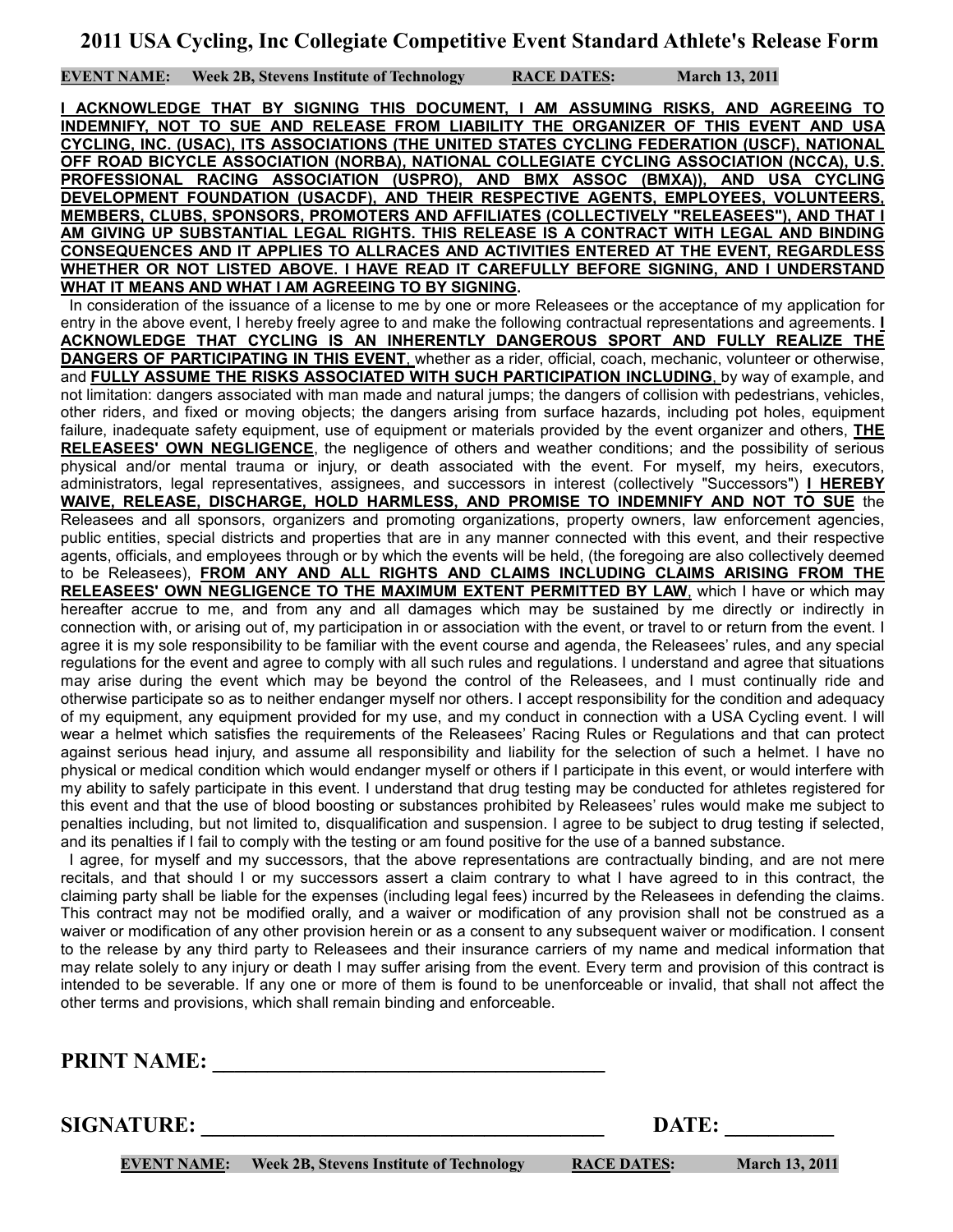**EVENT NAME:** Week 3, Philly Phyler RACE DATES: March 19-20, 2011

**I ACKNOWLEDGE THAT BY SIGNING THIS DOCUMENT, I AM ASSUMING RISKS, AND AGREEING TO INDEMNIFY, NOT TO SUE AND RELEASE FROM LIABILITY THE ORGANIZER OF THIS EVENT AND USA CYCLING, INC. (USAC), ITS ASSOCIATIONS (THE UNITED STATES CYCLING FEDERATION (USCF), NATIONAL OFF ROAD BICYCLE ASSOCIATION (NORBA), NATIONAL COLLEGIATE CYCLING ASSOCIATION (NCCA), U.S. PROFESSIONAL RACING ASSOCIATION (USPRO), AND BMX ASSOC (BMXA)), AND USA CYCLING DEVELOPMENT FOUNDATION (USACDF), AND THEIR RESPECTIVE AGENTS, EMPLOYEES, VOLUNTEERS, MEMBERS, CLUBS, SPONSORS, PROMOTERS AND AFFILIATES (COLLECTIVELY "RELEASEES"), AND THAT I AM GIVING UP SUBSTANTIAL LEGAL RIGHTS. THIS RELEASE IS A CONTRACT WITH LEGAL AND BINDING CONSEQUENCES AND IT APPLIES TO ALLRACES AND ACTIVITIES ENTERED AT THE EVENT, REGARDLESS WHETHER OR NOT LISTED ABOVE. I HAVE READ IT CAREFULLY BEFORE SIGNING, AND I UNDERSTAND WHAT IT MEANS AND WHAT I AM AGREEING TO BY SIGNING.**

 In consideration of the issuance of a license to me by one or more Releasees or the acceptance of my application for entry in the above event, I hereby freely agree to and make the following contractual representations and agreements. **I ACKNOWLEDGE THAT CYCLING IS AN INHERENTLY DANGEROUS SPORT AND FULLY REALIZE THE DANGERS OF PARTICIPATING IN THIS EVENT**, whether as a rider, official, coach, mechanic, volunteer or otherwise, and **FULLY ASSUME THE RISKS ASSOCIATED WITH SUCH PARTICIPATION INCLUDING**, by way of example, and not limitation: dangers associated with man made and natural jumps; the dangers of collision with pedestrians, vehicles, other riders, and fixed or moving objects; the dangers arising from surface hazards, including pot holes, equipment failure, inadequate safety equipment, use of equipment or materials provided by the event organizer and others, **THE RELEASEES' OWN NEGLIGENCE**, the negligence of others and weather conditions; and the possibility of serious physical and/or mental trauma or injury, or death associated with the event. For myself, my heirs, executors, administrators, legal representatives, assignees, and successors in interest (collectively "Successors") **I HEREBY WAIVE, RELEASE, DISCHARGE, HOLD HARMLESS, AND PROMISE TO INDEMNIFY AND NOT TO SUE** the Releasees and all sponsors, organizers and promoting organizations, property owners, law enforcement agencies, public entities, special districts and properties that are in any manner connected with this event, and their respective agents, officials, and employees through or by which the events will be held, (the foregoing are also collectively deemed to be Releasees), **FROM ANY AND ALL RIGHTS AND CLAIMS INCLUDING CLAIMS ARISING FROM THE RELEASEES' OWN NEGLIGENCE TO THE MAXIMUM EXTENT PERMITTED BY LAW**, which I have or which may hereafter accrue to me, and from any and all damages which may be sustained by me directly or indirectly in connection with, or arising out of, my participation in or association with the event, or travel to or return from the event. I agree it is my sole responsibility to be familiar with the event course and agenda, the Releasees' rules, and any special regulations for the event and agree to comply with all such rules and regulations. I understand and agree that situations may arise during the event which may be beyond the control of the Releasees, and I must continually ride and otherwise participate so as to neither endanger myself nor others. I accept responsibility for the condition and adequacy of my equipment, any equipment provided for my use, and my conduct in connection with a USA Cycling event. I will wear a helmet which satisfies the requirements of the Releasees' Racing Rules or Regulations and that can protect against serious head injury, and assume all responsibility and liability for the selection of such a helmet. I have no physical or medical condition which would endanger myself or others if I participate in this event, or would interfere with my ability to safely participate in this event. I understand that drug testing may be conducted for athletes registered for this event and that the use of blood boosting or substances prohibited by Releasees' rules would make me subject to penalties including, but not limited to, disqualification and suspension. I agree to be subject to drug testing if selected, and its penalties if I fail to comply with the testing or am found positive for the use of a banned substance.

 I agree, for myself and my successors, that the above representations are contractually binding, and are not mere recitals, and that should I or my successors assert a claim contrary to what I have agreed to in this contract, the claiming party shall be liable for the expenses (including legal fees) incurred by the Releasees in defending the claims. This contract may not be modified orally, and a waiver or modification of any provision shall not be construed as a waiver or modification of any other provision herein or as a consent to any subsequent waiver or modification. I consent to the release by any third party to Releasees and their insurance carriers of my name and medical information that may relate solely to any injury or death I may suffer arising from the event. Every term and provision of this contract is intended to be severable. If any one or more of them is found to be unenforceable or invalid, that shall not affect the other terms and provisions, which shall remain binding and enforceable.

**PRINT NAME:** 

**SIGNATURE:** DATE:

**EVENT NAME:** Week 3, Philly Phyler RACE DATES: March 19-20, 2011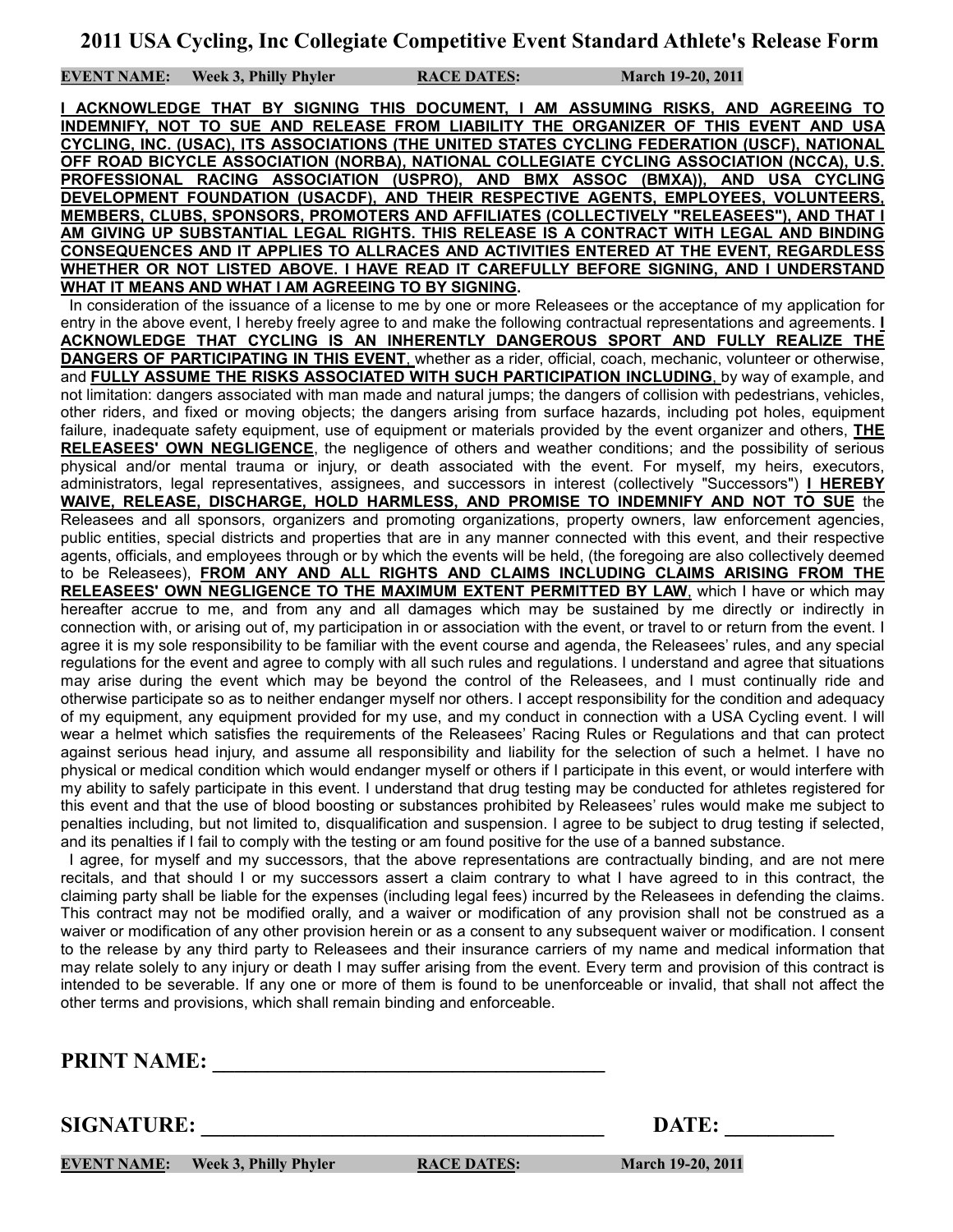**EVENT NAME:** Week 4, RPI RACE DATES: March 26-27, 2011

**I ACKNOWLEDGE THAT BY SIGNING THIS DOCUMENT, I AM ASSUMING RISKS, AND AGREEING TO INDEMNIFY, NOT TO SUE AND RELEASE FROM LIABILITY THE ORGANIZER OF THIS EVENT AND USA CYCLING, INC. (USAC), ITS ASSOCIATIONS (THE UNITED STATES CYCLING FEDERATION (USCF), NATIONAL OFF ROAD BICYCLE ASSOCIATION (NORBA), NATIONAL COLLEGIATE CYCLING ASSOCIATION (NCCA), U.S. PROFESSIONAL RACING ASSOCIATION (USPRO), AND BMX ASSOC (BMXA)), AND USA CYCLING DEVELOPMENT FOUNDATION (USACDF), AND THEIR RESPECTIVE AGENTS, EMPLOYEES, VOLUNTEERS, MEMBERS, CLUBS, SPONSORS, PROMOTERS AND AFFILIATES (COLLECTIVELY "RELEASEES"), AND THAT I AM GIVING UP SUBSTANTIAL LEGAL RIGHTS. THIS RELEASE IS A CONTRACT WITH LEGAL AND BINDING CONSEQUENCES AND IT APPLIES TO ALLRACES AND ACTIVITIES ENTERED AT THE EVENT, REGARDLESS WHETHER OR NOT LISTED ABOVE. I HAVE READ IT CAREFULLY BEFORE SIGNING, AND I UNDERSTAND WHAT IT MEANS AND WHAT I AM AGREEING TO BY SIGNING.**

 In consideration of the issuance of a license to me by one or more Releasees or the acceptance of my application for entry in the above event, I hereby freely agree to and make the following contractual representations and agreements. **I ACKNOWLEDGE THAT CYCLING IS AN INHERENTLY DANGEROUS SPORT AND FULLY REALIZE THE DANGERS OF PARTICIPATING IN THIS EVENT**, whether as a rider, official, coach, mechanic, volunteer or otherwise, and **FULLY ASSUME THE RISKS ASSOCIATED WITH SUCH PARTICIPATION INCLUDING**, by way of example, and not limitation: dangers associated with man made and natural jumps; the dangers of collision with pedestrians, vehicles, other riders, and fixed or moving objects; the dangers arising from surface hazards, including pot holes, equipment failure, inadequate safety equipment, use of equipment or materials provided by the event organizer and others, **THE RELEASEES' OWN NEGLIGENCE**, the negligence of others and weather conditions; and the possibility of serious physical and/or mental trauma or injury, or death associated with the event. For myself, my heirs, executors, administrators, legal representatives, assignees, and successors in interest (collectively "Successors") **I HEREBY WAIVE, RELEASE, DISCHARGE, HOLD HARMLESS, AND PROMISE TO INDEMNIFY AND NOT TO SUE** the Releasees and all sponsors, organizers and promoting organizations, property owners, law enforcement agencies, public entities, special districts and properties that are in any manner connected with this event, and their respective agents, officials, and employees through or by which the events will be held, (the foregoing are also collectively deemed to be Releasees), **FROM ANY AND ALL RIGHTS AND CLAIMS INCLUDING CLAIMS ARISING FROM THE RELEASEES' OWN NEGLIGENCE TO THE MAXIMUM EXTENT PERMITTED BY LAW**, which I have or which may hereafter accrue to me, and from any and all damages which may be sustained by me directly or indirectly in connection with, or arising out of, my participation in or association with the event, or travel to or return from the event. I agree it is my sole responsibility to be familiar with the event course and agenda, the Releasees' rules, and any special regulations for the event and agree to comply with all such rules and regulations. I understand and agree that situations may arise during the event which may be beyond the control of the Releasees, and I must continually ride and otherwise participate so as to neither endanger myself nor others. I accept responsibility for the condition and adequacy of my equipment, any equipment provided for my use, and my conduct in connection with a USA Cycling event. I will wear a helmet which satisfies the requirements of the Releasees' Racing Rules or Regulations and that can protect against serious head injury, and assume all responsibility and liability for the selection of such a helmet. I have no physical or medical condition which would endanger myself or others if I participate in this event, or would interfere with my ability to safely participate in this event. I understand that drug testing may be conducted for athletes registered for this event and that the use of blood boosting or substances prohibited by Releasees' rules would make me subject to penalties including, but not limited to, disqualification and suspension. I agree to be subject to drug testing if selected, and its penalties if I fail to comply with the testing or am found positive for the use of a banned substance.

 I agree, for myself and my successors, that the above representations are contractually binding, and are not mere recitals, and that should I or my successors assert a claim contrary to what I have agreed to in this contract, the claiming party shall be liable for the expenses (including legal fees) incurred by the Releasees in defending the claims. This contract may not be modified orally, and a waiver or modification of any provision shall not be construed as a waiver or modification of any other provision herein or as a consent to any subsequent waiver or modification. I consent to the release by any third party to Releasees and their insurance carriers of my name and medical information that may relate solely to any injury or death I may suffer arising from the event. Every term and provision of this contract is intended to be severable. If any one or more of them is found to be unenforceable or invalid, that shall not affect the other terms and provisions, which shall remain binding and enforceable.

**PRINT NAME:** 

**SIGNATURE:** DATE:

**EVENT NAME:** Week 4, RPI RACE DATES: March 26-27, 2011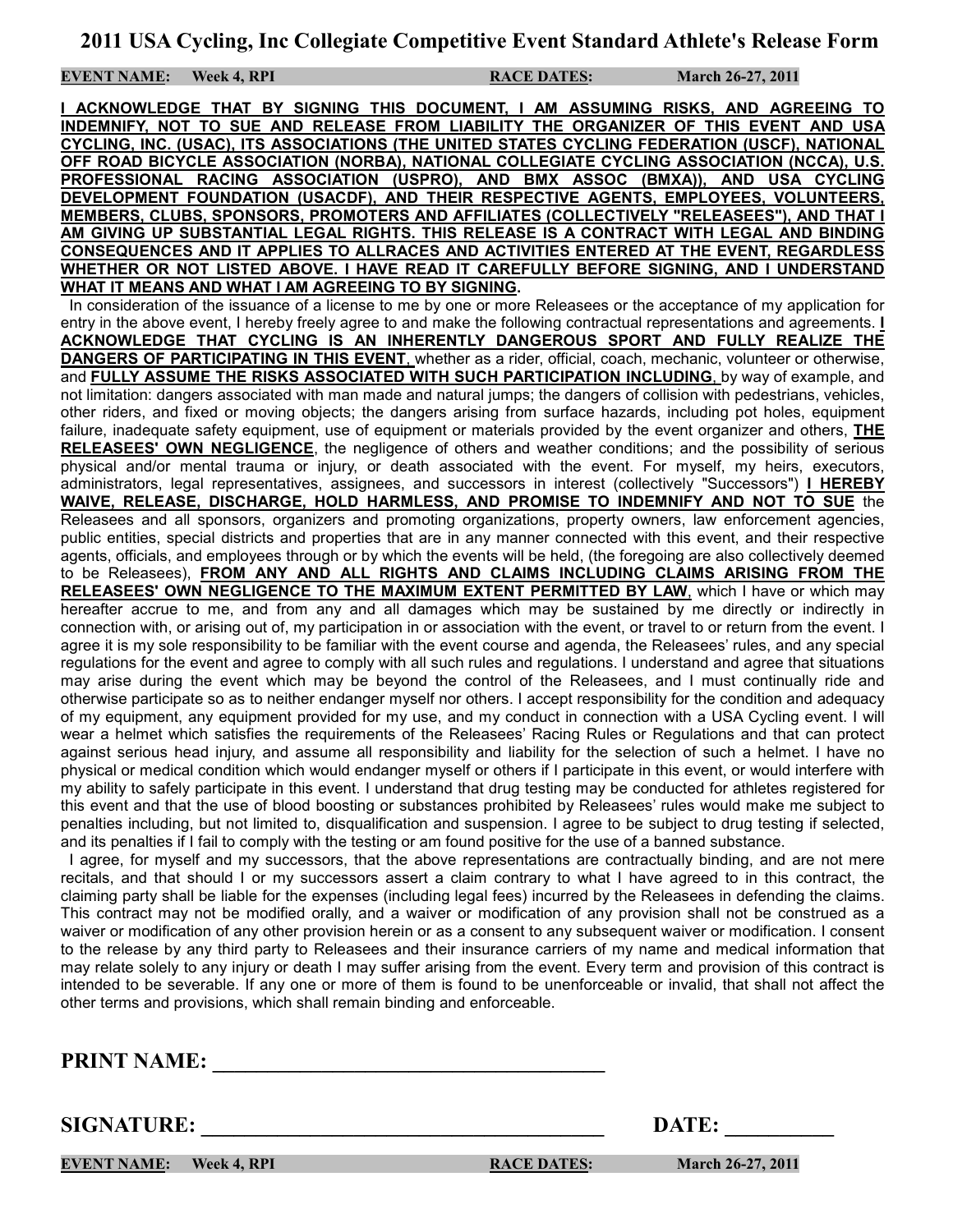**EVENT NAME:** Week 5, Boston Beanpot **RACE DATES:** April 2-3, 2011

**I ACKNOWLEDGE THAT BY SIGNING THIS DOCUMENT, I AM ASSUMING RISKS, AND AGREEING TO INDEMNIFY, NOT TO SUE AND RELEASE FROM LIABILITY THE ORGANIZER OF THIS EVENT AND USA CYCLING, INC. (USAC), ITS ASSOCIATIONS (THE UNITED STATES CYCLING FEDERATION (USCF), NATIONAL OFF ROAD BICYCLE ASSOCIATION (NORBA), NATIONAL COLLEGIATE CYCLING ASSOCIATION (NCCA), U.S. PROFESSIONAL RACING ASSOCIATION (USPRO), AND BMX ASSOC (BMXA)), AND USA CYCLING DEVELOPMENT FOUNDATION (USACDF), AND THEIR RESPECTIVE AGENTS, EMPLOYEES, VOLUNTEERS, MEMBERS, CLUBS, SPONSORS, PROMOTERS AND AFFILIATES (COLLECTIVELY "RELEASEES"), AND THAT I AM GIVING UP SUBSTANTIAL LEGAL RIGHTS. THIS RELEASE IS A CONTRACT WITH LEGAL AND BINDING CONSEQUENCES AND IT APPLIES TO ALLRACES AND ACTIVITIES ENTERED AT THE EVENT, REGARDLESS WHETHER OR NOT LISTED ABOVE. I HAVE READ IT CAREFULLY BEFORE SIGNING, AND I UNDERSTAND WHAT IT MEANS AND WHAT I AM AGREEING TO BY SIGNING.**

 In consideration of the issuance of a license to me by one or more Releasees or the acceptance of my application for entry in the above event, I hereby freely agree to and make the following contractual representations and agreements. **I ACKNOWLEDGE THAT CYCLING IS AN INHERENTLY DANGEROUS SPORT AND FULLY REALIZE THE DANGERS OF PARTICIPATING IN THIS EVENT**, whether as a rider, official, coach, mechanic, volunteer or otherwise, and **FULLY ASSUME THE RISKS ASSOCIATED WITH SUCH PARTICIPATION INCLUDING**, by way of example, and not limitation: dangers associated with man made and natural jumps; the dangers of collision with pedestrians, vehicles, other riders, and fixed or moving objects; the dangers arising from surface hazards, including pot holes, equipment failure, inadequate safety equipment, use of equipment or materials provided by the event organizer and others, **THE RELEASEES' OWN NEGLIGENCE**, the negligence of others and weather conditions; and the possibility of serious physical and/or mental trauma or injury, or death associated with the event. For myself, my heirs, executors, administrators, legal representatives, assignees, and successors in interest (collectively "Successors") **I HEREBY WAIVE, RELEASE, DISCHARGE, HOLD HARMLESS, AND PROMISE TO INDEMNIFY AND NOT TO SUE** the Releasees and all sponsors, organizers and promoting organizations, property owners, law enforcement agencies, public entities, special districts and properties that are in any manner connected with this event, and their respective agents, officials, and employees through or by which the events will be held, (the foregoing are also collectively deemed to be Releasees), **FROM ANY AND ALL RIGHTS AND CLAIMS INCLUDING CLAIMS ARISING FROM THE RELEASEES' OWN NEGLIGENCE TO THE MAXIMUM EXTENT PERMITTED BY LAW**, which I have or which may hereafter accrue to me, and from any and all damages which may be sustained by me directly or indirectly in connection with, or arising out of, my participation in or association with the event, or travel to or return from the event. I agree it is my sole responsibility to be familiar with the event course and agenda, the Releasees' rules, and any special regulations for the event and agree to comply with all such rules and regulations. I understand and agree that situations may arise during the event which may be beyond the control of the Releasees, and I must continually ride and otherwise participate so as to neither endanger myself nor others. I accept responsibility for the condition and adequacy of my equipment, any equipment provided for my use, and my conduct in connection with a USA Cycling event. I will wear a helmet which satisfies the requirements of the Releasees' Racing Rules or Regulations and that can protect against serious head injury, and assume all responsibility and liability for the selection of such a helmet. I have no physical or medical condition which would endanger myself or others if I participate in this event, or would interfere with my ability to safely participate in this event. I understand that drug testing may be conducted for athletes registered for this event and that the use of blood boosting or substances prohibited by Releasees' rules would make me subject to penalties including, but not limited to, disqualification and suspension. I agree to be subject to drug testing if selected, and its penalties if I fail to comply with the testing or am found positive for the use of a banned substance.

 I agree, for myself and my successors, that the above representations are contractually binding, and are not mere recitals, and that should I or my successors assert a claim contrary to what I have agreed to in this contract, the claiming party shall be liable for the expenses (including legal fees) incurred by the Releasees in defending the claims. This contract may not be modified orally, and a waiver or modification of any provision shall not be construed as a waiver or modification of any other provision herein or as a consent to any subsequent waiver or modification. I consent to the release by any third party to Releasees and their insurance carriers of my name and medical information that may relate solely to any injury or death I may suffer arising from the event. Every term and provision of this contract is intended to be severable. If any one or more of them is found to be unenforceable or invalid, that shall not affect the other terms and provisions, which shall remain binding and enforceable.

**PRINT NAME:** 

**SIGNATURE:** DATE:

**EVENT NAME:** Week 5, Boston Beanpot **RACE DATES:** April 2-3, 2011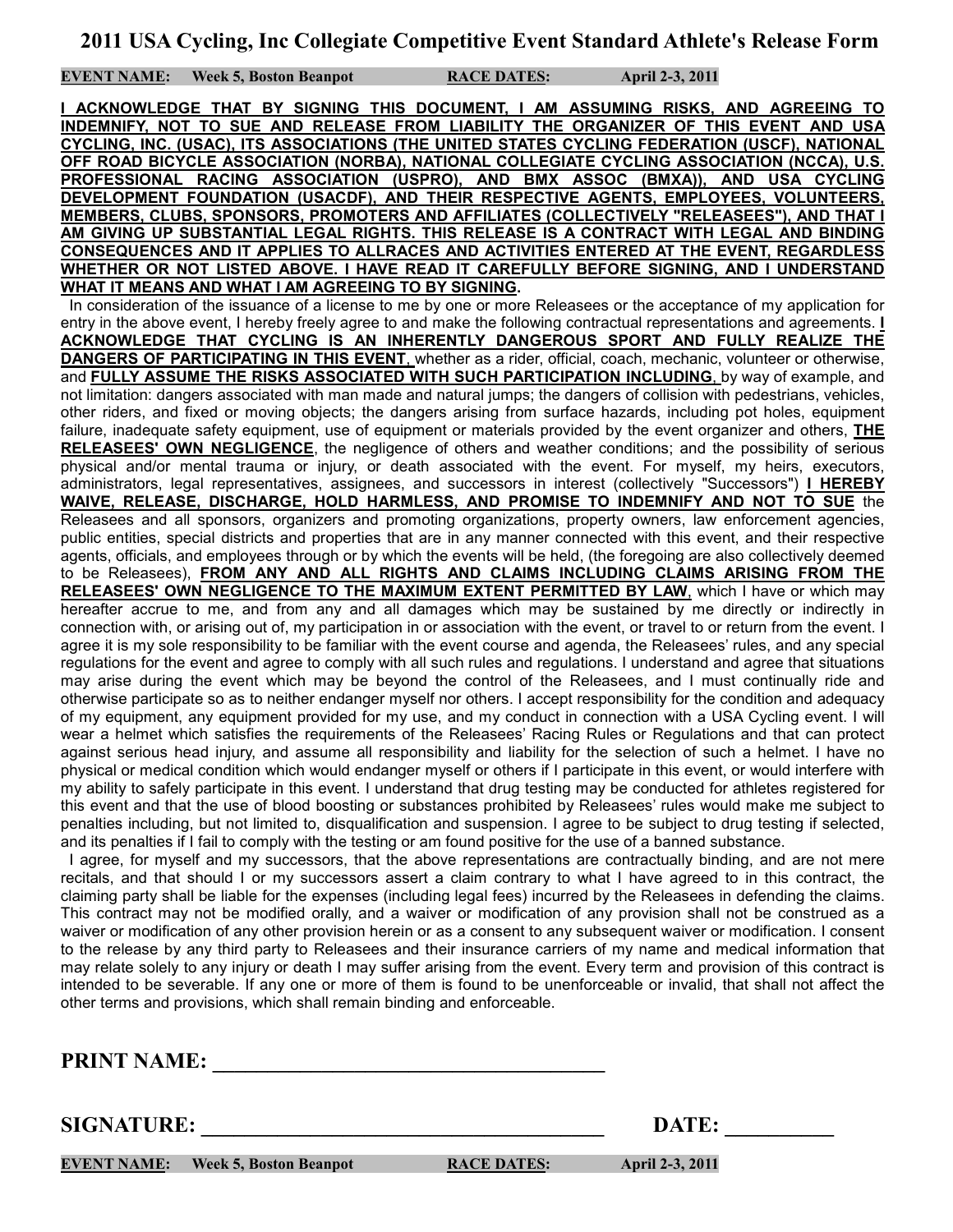**EVENT NAME: Week 6, Yale University RACE DATES: April 9-10, 2011**

**I ACKNOWLEDGE THAT BY SIGNING THIS DOCUMENT, I AM ASSUMING RISKS, AND AGREEING TO INDEMNIFY, NOT TO SUE AND RELEASE FROM LIABILITY THE ORGANIZER OF THIS EVENT AND USA CYCLING, INC. (USAC), ITS ASSOCIATIONS (THE UNITED STATES CYCLING FEDERATION (USCF), NATIONAL OFF ROAD BICYCLE ASSOCIATION (NORBA), NATIONAL COLLEGIATE CYCLING ASSOCIATION (NCCA), U.S. PROFESSIONAL RACING ASSOCIATION (USPRO), AND BMX ASSOC (BMXA)), AND USA CYCLING DEVELOPMENT FOUNDATION (USACDF), AND THEIR RESPECTIVE AGENTS, EMPLOYEES, VOLUNTEERS, MEMBERS, CLUBS, SPONSORS, PROMOTERS AND AFFILIATES (COLLECTIVELY "RELEASEES"), AND THAT I AM GIVING UP SUBSTANTIAL LEGAL RIGHTS. THIS RELEASE IS A CONTRACT WITH LEGAL AND BINDING CONSEQUENCES AND IT APPLIES TO ALLRACES AND ACTIVITIES ENTERED AT THE EVENT, REGARDLESS WHETHER OR NOT LISTED ABOVE. I HAVE READ IT CAREFULLY BEFORE SIGNING, AND I UNDERSTAND WHAT IT MEANS AND WHAT I AM AGREEING TO BY SIGNING.**

 In consideration of the issuance of a license to me by one or more Releasees or the acceptance of my application for entry in the above event, I hereby freely agree to and make the following contractual representations and agreements. **I ACKNOWLEDGE THAT CYCLING IS AN INHERENTLY DANGEROUS SPORT AND FULLY REALIZE THE DANGERS OF PARTICIPATING IN THIS EVENT**, whether as a rider, official, coach, mechanic, volunteer or otherwise, and **FULLY ASSUME THE RISKS ASSOCIATED WITH SUCH PARTICIPATION INCLUDING**, by way of example, and not limitation: dangers associated with man made and natural jumps; the dangers of collision with pedestrians, vehicles, other riders, and fixed or moving objects; the dangers arising from surface hazards, including pot holes, equipment failure, inadequate safety equipment, use of equipment or materials provided by the event organizer and others, **THE RELEASEES' OWN NEGLIGENCE**, the negligence of others and weather conditions; and the possibility of serious physical and/or mental trauma or injury, or death associated with the event. For myself, my heirs, executors, administrators, legal representatives, assignees, and successors in interest (collectively "Successors") **I HEREBY WAIVE, RELEASE, DISCHARGE, HOLD HARMLESS, AND PROMISE TO INDEMNIFY AND NOT TO SUE** the Releasees and all sponsors, organizers and promoting organizations, property owners, law enforcement agencies, public entities, special districts and properties that are in any manner connected with this event, and their respective agents, officials, and employees through or by which the events will be held, (the foregoing are also collectively deemed to be Releasees), **FROM ANY AND ALL RIGHTS AND CLAIMS INCLUDING CLAIMS ARISING FROM THE RELEASEES' OWN NEGLIGENCE TO THE MAXIMUM EXTENT PERMITTED BY LAW**, which I have or which may hereafter accrue to me, and from any and all damages which may be sustained by me directly or indirectly in connection with, or arising out of, my participation in or association with the event, or travel to or return from the event. I agree it is my sole responsibility to be familiar with the event course and agenda, the Releasees' rules, and any special regulations for the event and agree to comply with all such rules and regulations. I understand and agree that situations may arise during the event which may be beyond the control of the Releasees, and I must continually ride and otherwise participate so as to neither endanger myself nor others. I accept responsibility for the condition and adequacy of my equipment, any equipment provided for my use, and my conduct in connection with a USA Cycling event. I will wear a helmet which satisfies the requirements of the Releasees' Racing Rules or Regulations and that can protect against serious head injury, and assume all responsibility and liability for the selection of such a helmet. I have no physical or medical condition which would endanger myself or others if I participate in this event, or would interfere with my ability to safely participate in this event. I understand that drug testing may be conducted for athletes registered for this event and that the use of blood boosting or substances prohibited by Releasees' rules would make me subject to penalties including, but not limited to, disqualification and suspension. I agree to be subject to drug testing if selected, and its penalties if I fail to comply with the testing or am found positive for the use of a banned substance.

 I agree, for myself and my successors, that the above representations are contractually binding, and are not mere recitals, and that should I or my successors assert a claim contrary to what I have agreed to in this contract, the claiming party shall be liable for the expenses (including legal fees) incurred by the Releasees in defending the claims. This contract may not be modified orally, and a waiver or modification of any provision shall not be construed as a waiver or modification of any other provision herein or as a consent to any subsequent waiver or modification. I consent to the release by any third party to Releasees and their insurance carriers of my name and medical information that may relate solely to any injury or death I may suffer arising from the event. Every term and provision of this contract is intended to be severable. If any one or more of them is found to be unenforceable or invalid, that shall not affect the other terms and provisions, which shall remain binding and enforceable.

**PRINT NAME:** 

**SIGNATURE:** DATE:

**EVENT NAME:** Week 6, Yale University RACE DATES: April 9-10, 2011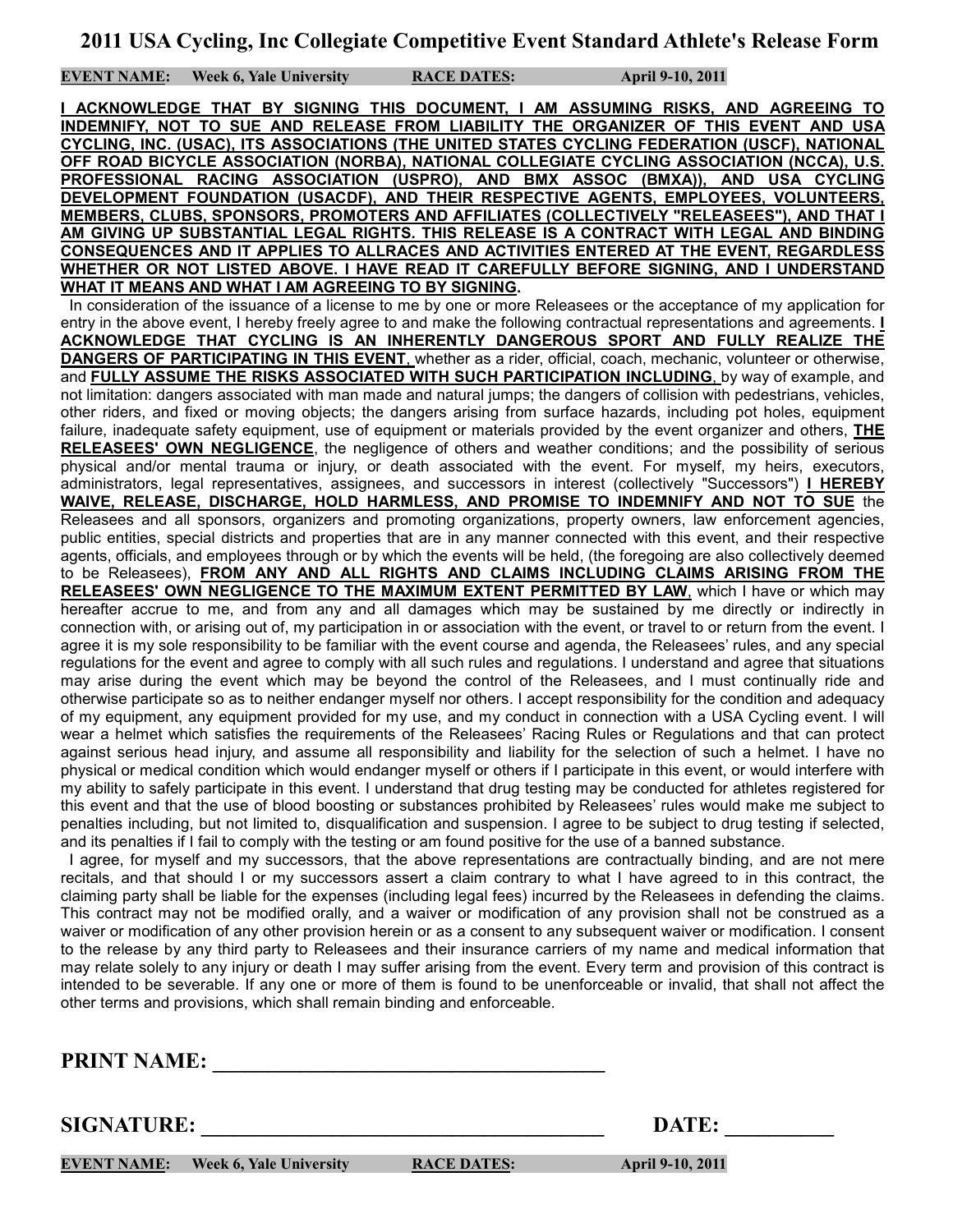**EVENT NAME:** Week 7A, Dartmouth College RACE DATES: April 16, 2011

**I ACKNOWLEDGE THAT BY SIGNING THIS DOCUMENT, I AM ASSUMING RISKS, AND AGREEING TO INDEMNIFY, NOT TO SUE AND RELEASE FROM LIABILITY THE ORGANIZER OF THIS EVENT AND USA CYCLING, INC. (USAC), ITS ASSOCIATIONS (THE UNITED STATES CYCLING FEDERATION (USCF), NATIONAL OFF ROAD BICYCLE ASSOCIATION (NORBA), NATIONAL COLLEGIATE CYCLING ASSOCIATION (NCCA), U.S. PROFESSIONAL RACING ASSOCIATION (USPRO), AND BMX ASSOC (BMXA)), AND USA CYCLING DEVELOPMENT FOUNDATION (USACDF), AND THEIR RESPECTIVE AGENTS, EMPLOYEES, VOLUNTEERS, MEMBERS, CLUBS, SPONSORS, PROMOTERS AND AFFILIATES (COLLECTIVELY "RELEASEES"), AND THAT I AM GIVING UP SUBSTANTIAL LEGAL RIGHTS. THIS RELEASE IS A CONTRACT WITH LEGAL AND BINDING CONSEQUENCES AND IT APPLIES TO ALLRACES AND ACTIVITIES ENTERED AT THE EVENT, REGARDLESS WHETHER OR NOT LISTED ABOVE. I HAVE READ IT CAREFULLY BEFORE SIGNING, AND I UNDERSTAND WHAT IT MEANS AND WHAT I AM AGREEING TO BY SIGNING.**

 In consideration of the issuance of a license to me by one or more Releasees or the acceptance of my application for entry in the above event, I hereby freely agree to and make the following contractual representations and agreements. **I ACKNOWLEDGE THAT CYCLING IS AN INHERENTLY DANGEROUS SPORT AND FULLY REALIZE THE DANGERS OF PARTICIPATING IN THIS EVENT**, whether as a rider, official, coach, mechanic, volunteer or otherwise, and **FULLY ASSUME THE RISKS ASSOCIATED WITH SUCH PARTICIPATION INCLUDING**, by way of example, and not limitation: dangers associated with man made and natural jumps; the dangers of collision with pedestrians, vehicles, other riders, and fixed or moving objects; the dangers arising from surface hazards, including pot holes, equipment failure, inadequate safety equipment, use of equipment or materials provided by the event organizer and others, **THE RELEASEES' OWN NEGLIGENCE**, the negligence of others and weather conditions; and the possibility of serious physical and/or mental trauma or injury, or death associated with the event. For myself, my heirs, executors, administrators, legal representatives, assignees, and successors in interest (collectively "Successors") **I HEREBY WAIVE, RELEASE, DISCHARGE, HOLD HARMLESS, AND PROMISE TO INDEMNIFY AND NOT TO SUE** the Releasees and all sponsors, organizers and promoting organizations, property owners, law enforcement agencies, public entities, special districts and properties that are in any manner connected with this event, and their respective agents, officials, and employees through or by which the events will be held, (the foregoing are also collectively deemed to be Releasees), **FROM ANY AND ALL RIGHTS AND CLAIMS INCLUDING CLAIMS ARISING FROM THE RELEASEES' OWN NEGLIGENCE TO THE MAXIMUM EXTENT PERMITTED BY LAW**, which I have or which may hereafter accrue to me, and from any and all damages which may be sustained by me directly or indirectly in connection with, or arising out of, my participation in or association with the event, or travel to or return from the event. I agree it is my sole responsibility to be familiar with the event course and agenda, the Releasees' rules, and any special regulations for the event and agree to comply with all such rules and regulations. I understand and agree that situations may arise during the event which may be beyond the control of the Releasees, and I must continually ride and otherwise participate so as to neither endanger myself nor others. I accept responsibility for the condition and adequacy of my equipment, any equipment provided for my use, and my conduct in connection with a USA Cycling event. I will wear a helmet which satisfies the requirements of the Releasees' Racing Rules or Regulations and that can protect against serious head injury, and assume all responsibility and liability for the selection of such a helmet. I have no physical or medical condition which would endanger myself or others if I participate in this event, or would interfere with my ability to safely participate in this event. I understand that drug testing may be conducted for athletes registered for this event and that the use of blood boosting or substances prohibited by Releasees' rules would make me subject to penalties including, but not limited to, disqualification and suspension. I agree to be subject to drug testing if selected, and its penalties if I fail to comply with the testing or am found positive for the use of a banned substance.

 I agree, for myself and my successors, that the above representations are contractually binding, and are not mere recitals, and that should I or my successors assert a claim contrary to what I have agreed to in this contract, the claiming party shall be liable for the expenses (including legal fees) incurred by the Releasees in defending the claims. This contract may not be modified orally, and a waiver or modification of any provision shall not be construed as a waiver or modification of any other provision herein or as a consent to any subsequent waiver or modification. I consent to the release by any third party to Releasees and their insurance carriers of my name and medical information that may relate solely to any injury or death I may suffer arising from the event. Every term and provision of this contract is intended to be severable. If any one or more of them is found to be unenforceable or invalid, that shall not affect the other terms and provisions, which shall remain binding and enforceable.

**PRINT NAME:** 

**SIGNATURE:** DATE:

**EVENT NAME:** Week 7A, Dartmouth College RACE DATES: April 16, 2011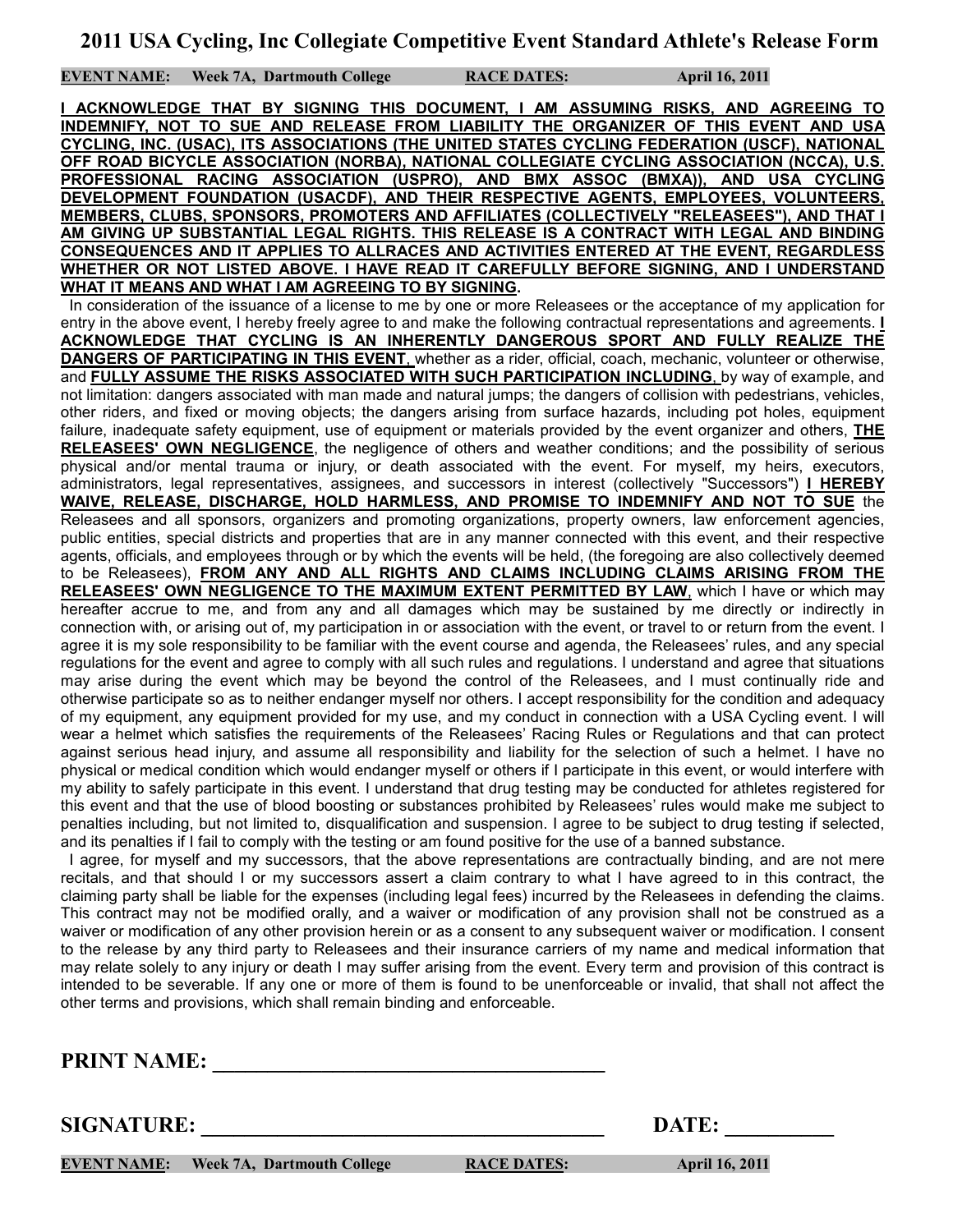**EVENT NAME: Week 7B, UNH RACE DATES: April 17, 2011**

**I ACKNOWLEDGE THAT BY SIGNING THIS DOCUMENT, I AM ASSUMING RISKS, AND AGREEING TO INDEMNIFY, NOT TO SUE AND RELEASE FROM LIABILITY THE ORGANIZER OF THIS EVENT AND USA CYCLING, INC. (USAC), ITS ASSOCIATIONS (THE UNITED STATES CYCLING FEDERATION (USCF), NATIONAL OFF ROAD BICYCLE ASSOCIATION (NORBA), NATIONAL COLLEGIATE CYCLING ASSOCIATION (NCCA), U.S. PROFESSIONAL RACING ASSOCIATION (USPRO), AND BMX ASSOC (BMXA)), AND USA CYCLING DEVELOPMENT FOUNDATION (USACDF), AND THEIR RESPECTIVE AGENTS, EMPLOYEES, VOLUNTEERS, MEMBERS, CLUBS, SPONSORS, PROMOTERS AND AFFILIATES (COLLECTIVELY "RELEASEES"), AND THAT I AM GIVING UP SUBSTANTIAL LEGAL RIGHTS. THIS RELEASE IS A CONTRACT WITH LEGAL AND BINDING CONSEQUENCES AND IT APPLIES TO ALLRACES AND ACTIVITIES ENTERED AT THE EVENT, REGARDLESS WHETHER OR NOT LISTED ABOVE. I HAVE READ IT CAREFULLY BEFORE SIGNING, AND I UNDERSTAND WHAT IT MEANS AND WHAT I AM AGREEING TO BY SIGNING.**

 In consideration of the issuance of a license to me by one or more Releasees or the acceptance of my application for entry in the above event, I hereby freely agree to and make the following contractual representations and agreements. **I ACKNOWLEDGE THAT CYCLING IS AN INHERENTLY DANGEROUS SPORT AND FULLY REALIZE THE DANGERS OF PARTICIPATING IN THIS EVENT**, whether as a rider, official, coach, mechanic, volunteer or otherwise, and **FULLY ASSUME THE RISKS ASSOCIATED WITH SUCH PARTICIPATION INCLUDING**, by way of example, and not limitation: dangers associated with man made and natural jumps; the dangers of collision with pedestrians, vehicles, other riders, and fixed or moving objects; the dangers arising from surface hazards, including pot holes, equipment failure, inadequate safety equipment, use of equipment or materials provided by the event organizer and others, **THE RELEASEES' OWN NEGLIGENCE**, the negligence of others and weather conditions; and the possibility of serious physical and/or mental trauma or injury, or death associated with the event. For myself, my heirs, executors, administrators, legal representatives, assignees, and successors in interest (collectively "Successors") **I HEREBY WAIVE, RELEASE, DISCHARGE, HOLD HARMLESS, AND PROMISE TO INDEMNIFY AND NOT TO SUE** the Releasees and all sponsors, organizers and promoting organizations, property owners, law enforcement agencies, public entities, special districts and properties that are in any manner connected with this event, and their respective agents, officials, and employees through or by which the events will be held, (the foregoing are also collectively deemed to be Releasees), **FROM ANY AND ALL RIGHTS AND CLAIMS INCLUDING CLAIMS ARISING FROM THE RELEASEES' OWN NEGLIGENCE TO THE MAXIMUM EXTENT PERMITTED BY LAW**, which I have or which may hereafter accrue to me, and from any and all damages which may be sustained by me directly or indirectly in connection with, or arising out of, my participation in or association with the event, or travel to or return from the event. I agree it is my sole responsibility to be familiar with the event course and agenda, the Releasees' rules, and any special regulations for the event and agree to comply with all such rules and regulations. I understand and agree that situations may arise during the event which may be beyond the control of the Releasees, and I must continually ride and otherwise participate so as to neither endanger myself nor others. I accept responsibility for the condition and adequacy of my equipment, any equipment provided for my use, and my conduct in connection with a USA Cycling event. I will wear a helmet which satisfies the requirements of the Releasees' Racing Rules or Regulations and that can protect against serious head injury, and assume all responsibility and liability for the selection of such a helmet. I have no physical or medical condition which would endanger myself or others if I participate in this event, or would interfere with my ability to safely participate in this event. I understand that drug testing may be conducted for athletes registered for this event and that the use of blood boosting or substances prohibited by Releasees' rules would make me subject to penalties including, but not limited to, disqualification and suspension. I agree to be subject to drug testing if selected, and its penalties if I fail to comply with the testing or am found positive for the use of a banned substance.

 I agree, for myself and my successors, that the above representations are contractually binding, and are not mere recitals, and that should I or my successors assert a claim contrary to what I have agreed to in this contract, the claiming party shall be liable for the expenses (including legal fees) incurred by the Releasees in defending the claims. This contract may not be modified orally, and a waiver or modification of any provision shall not be construed as a waiver or modification of any other provision herein or as a consent to any subsequent waiver or modification. I consent to the release by any third party to Releasees and their insurance carriers of my name and medical information that may relate solely to any injury or death I may suffer arising from the event. Every term and provision of this contract is intended to be severable. If any one or more of them is found to be unenforceable or invalid, that shall not affect the other terms and provisions, which shall remain binding and enforceable.

**PRINT NAME:** 

**SIGNATURE:** DATE:

**EVENT NAME:** Week 7B, UNH RACE DATES: April 17, 2011